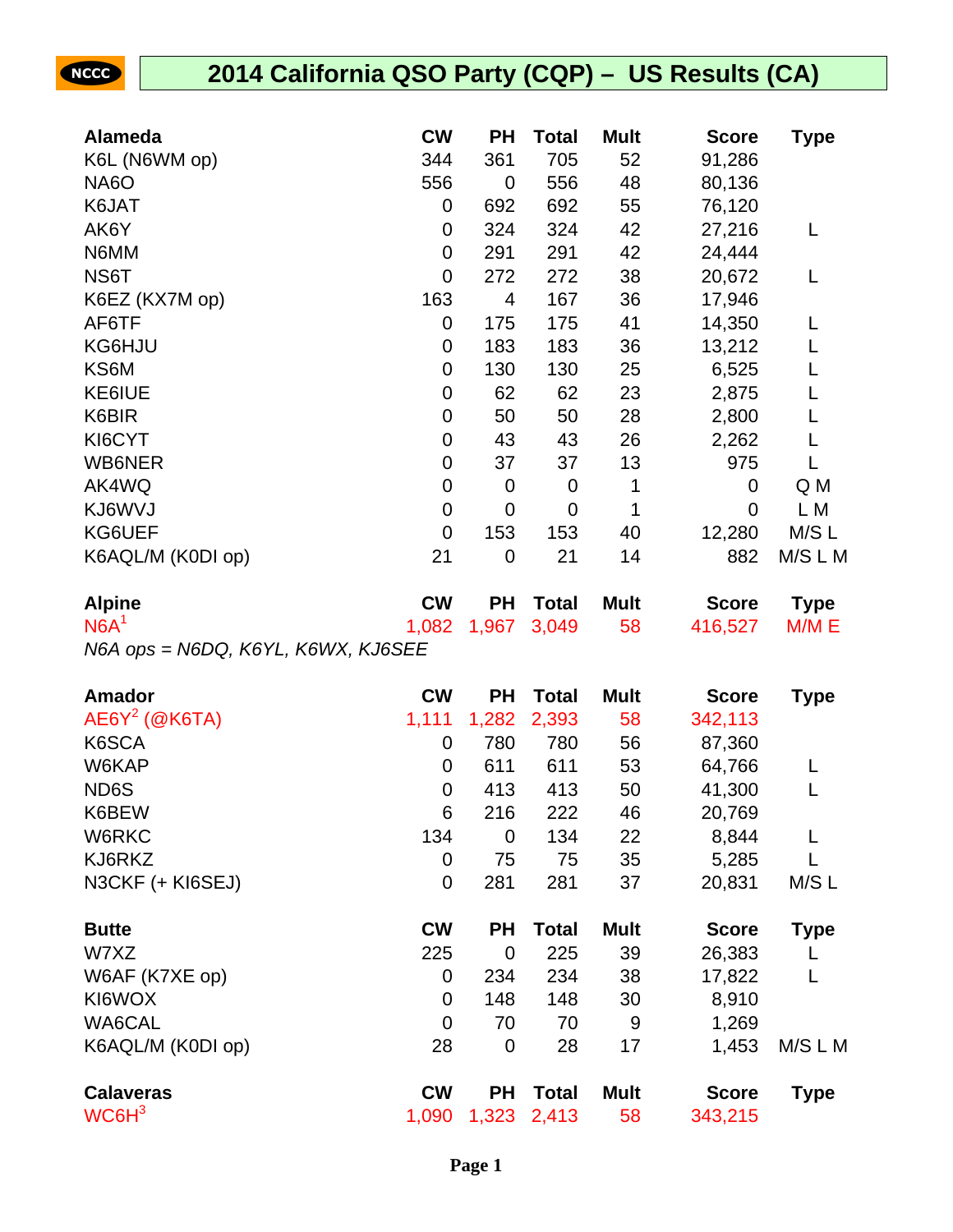| Colusa                                                                           | <b>CW</b>   | <b>PH</b>      | <b>Total</b>   | <b>Mult</b> | <b>Score</b> | <b>Type</b> |
|----------------------------------------------------------------------------------|-------------|----------------|----------------|-------------|--------------|-------------|
| K6AQL/M (K0DI op)                                                                | 131         | $\mathbf 0$    | 131            | 33          | 12,969       | M/S L M     |
| <b>Contra Costa</b>                                                              | <b>CW</b>   | <b>PH</b>      | <b>Total</b>   | <b>Mult</b> | <b>Score</b> | <b>Type</b> |
| N6C <sup>4</sup> (K7GK op @W6JZH)                                                | 933         | 788            | 1,721          | 58          | 253,808      |             |
| N6PN                                                                             | 734         | $\mathbf 0$    | 734            | 52          | 114,504      | L           |
| N <sub>1</sub> D <sub>ID</sub>                                                   | 0           | 248            | 248            | 46          | 22,862       | L           |
| W6RWC                                                                            | 0           | 199            | 199            | 44          | 17,556       | L           |
| N6ENO                                                                            | 0           | 188            | 188            | 37          | 13,912       | L           |
| N6ORB                                                                            | $\mathbf 0$ | 118            | 118            | 20          | 4,720        | L           |
| AA6GI                                                                            | 8           | 108            | 116            | 11          | 2,656        | L           |
| K6KHB                                                                            | $\mathbf 0$ | 61             | 61             | 18          | 2,196        | L           |
| KK6BXR                                                                           | $\mathbf 0$ | 25             | 25             | 19          | 969          | L           |
| N6BHX                                                                            | 18          | $\mathbf 1$    | 19             | 15          | 840          | L           |
| N6LGE                                                                            | 5           | 0              | 5              | 4           | 66           | L YL        |
| K6JEB                                                                            | 549         | 73             | 622            | 55          | 98,615       | M/S         |
| W6VAR                                                                            | 0           | 30             | 30             | 17          | 1,020        | M/S L       |
| K6AQL/M (K0DI op)                                                                | 18          | $\mathbf 0$    | 18             | 11          | 594          | M/S L M     |
| N6O <sup>5</sup>                                                                 | 1,875       | 4,083 5,958    |                | 58          | 799,936      | M/M         |
| N6O ops = AF6WX, K1GI, K3EST, K6AW, N6BV, N6KLS, N6RO, N6WM, NU6S, WA6O,<br>WX5S |             |                |                |             |              |             |
| K6U <sup>6</sup> (N6GEO, WQ6X)                                                   | 723         | 216            | 939            | 56          | 145,740      | M/M L       |
| <b>Del Norte</b>                                                                 | <b>CW</b>   | <b>PH</b>      | <b>Total</b>   | <b>Mult</b> | <b>Score</b> | <b>Type</b> |
| VE5BCS/W6                                                                        | 0           | $\overline{4}$ | $\overline{4}$ | 4           | 32           | Q E         |
| K6D <sup>8</sup>                                                                 | 897         | 866            | 1,763          | 57          | 252,111      | M/M L E     |
| K6D ops = NX1P, NA7OM, W7BRO, KF7IBN, W7GH, W8WOM                                |             |                |                |             |              |             |
| <b>El Dorado</b>                                                                 | <b>CW</b>   | <b>PH</b>      | <b>Total</b>   | <b>Mult</b> | <b>Score</b> | Type        |
| W6SR (W1SRD op)                                                                  | 949         | 818            | 1,767          | 58          | 260,101      |             |
| K6LRN                                                                            | 938         | 561            | 1,499          | 56          | 220,500      |             |
| K6OLY                                                                            | 0           | 759            | 759            | 53          | 80,507       | L           |
| W6VMT                                                                            | 0           | 661            | 661            | 56          | 74,032       |             |
| K6O (K6OK op)                                                                    | 0           | 568            | 568            | 56          | 63,672       |             |
| KR6N                                                                             | 103         | 90             | 193            | 31          | 15,236       |             |
| AF6OP                                                                            | 0           | 80             | 80             | 28          | 4,508        |             |
| W6HFM                                                                            | 0           | 42             | 42             | 20          | 1,680        |             |
| KG6YST                                                                           | 0           | 59             | 59             | 14          | 1,652        |             |
| N6MCM                                                                            | 0           | 22             | 22             | 14          | 630          |             |
| K6MLE                                                                            |             |                |                |             |              |             |
|                                                                                  | 0           | 20             | 20             | 6           | 246          |             |
| WE6Z                                                                             | 0           | 13             | 13             | 8           | 216          |             |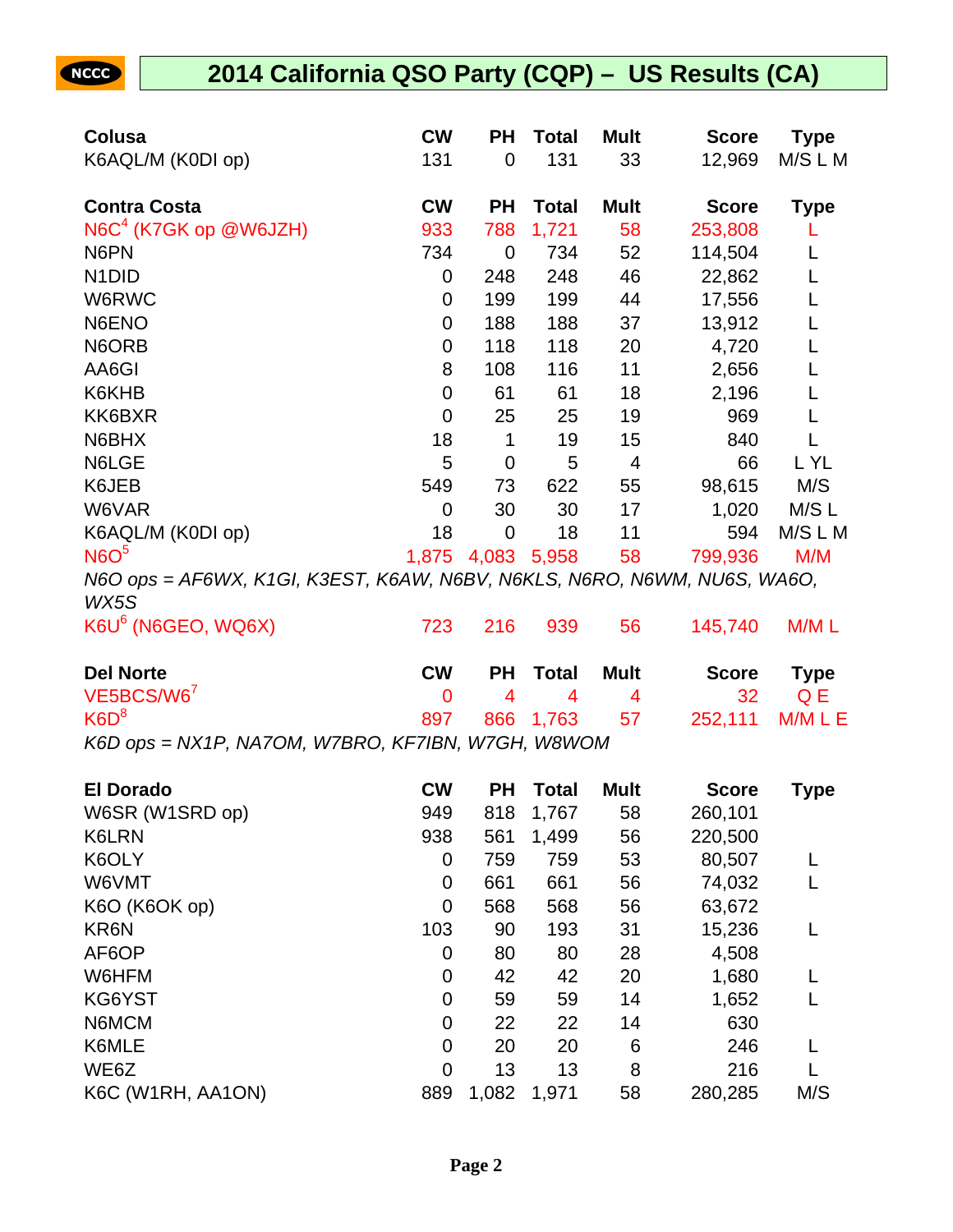

| <b>Fresno</b>                                   | <b>CW</b>      | РH             | Total        | <b>Mult</b> | <b>Score</b> | <b>Type</b> |
|-------------------------------------------------|----------------|----------------|--------------|-------------|--------------|-------------|
| W6YO (N2NS op)                                  | 519            | 137            | 656          | 51          | 93,381       |             |
| KE6SHL                                          | 0              | 341            | 341          | 53          | 36,199       |             |
| N6OMM                                           | 0              | 160            | 160          | 42          | 13,482       |             |
| NA6G                                            | 0              | 89             | 89           | 29          | 5,191        |             |
| W6TRP                                           | $\overline{0}$ | 19             | 19           | 10          | 380          |             |
| K6AQL/M (K0DI op)                               | 49             | $\mathbf 0$    | 49           | 32          | 4,752        | M/S L M     |
| W6T <sup>9</sup> (WA6WTF, W6TTF, W6JWK)         | 153            | 78             | 231          | 42          | 25,935       | M/ML        |
| Glenn                                           | <b>CW</b>      | РH             | <b>Total</b> | <b>Mult</b> | <b>Score</b> | <b>Type</b> |
| N6YEU <sup>10</sup>                             | 687            | 700            | 1,387        | 58          | 200,796      | LЕ          |
| K6AQL/M (K0DI op)                               | 23             | $\overline{0}$ | 23           | 7           | 483          | M/S L M     |
| <b>Humboldt</b>                                 | <b>CW</b>      | РH             | <b>Total</b> | <b>Mult</b> | <b>Score</b> | <b>Type</b> |
| W6JTI                                           | 609            | 220            | 829          | 52          | 118,014      | Q           |
| AA6DX                                           | 89             | 149            | 238          | 24          | 13,560       |             |
| <b>Imperial</b>                                 | <b>CW</b>      | PН             | <b>Total</b> | <b>Mult</b> | <b>Score</b> | <b>Type</b> |
| K6QK <sup>11</sup>                              | 1,049          | 1,281          | 2,330        | 58          | 331,180      | M/S E       |
| K6QK ops = K6ZH, N7CW, NN6X, N7TY, N6ERD, N6EEG |                |                |              |             |              |             |

| <b>Inyo</b>                                                 | <b>CW</b> |                      | <b>PH</b> Total | Mult | Score   | <b>Type</b> |
|-------------------------------------------------------------|-----------|----------------------|-----------------|------|---------|-------------|
| AD6NR                                                       |           | 0 1,190 1,190        |                 | 58   | 138,040 |             |
| K6UN                                                        |           | 0 396 396            |                 | - 54 | 42.822  |             |
| K <sub>6</sub> Z                                            |           | 1,760 2,772 4,532 58 |                 |      | 627.879 | M/M E       |
| K6Z ops = K6ZZ, K6ZED, W6PH, KI6VC, N6WIN, K1QX, WA1Z, W1MD |           |                      |                 |      |         |             |

| Kern                                                                        | <b>CW</b> | <b>PH</b>      | <b>Total</b> | <b>Mult</b> | <b>Score</b> | <b>Type</b> |
|-----------------------------------------------------------------------------|-----------|----------------|--------------|-------------|--------------|-------------|
| K6K (N8DEZ op)                                                              | 0         | 691            | 691          | 57          | 78,831       | E.          |
| KJ6MQM                                                                      | 0         | 375            | 375          | 50          | 37,550       | L YL        |
| W <sub>6</sub> R                                                            | 166       | 2              | 168          | 39          | 19,636       | L E         |
| N6MI (+ K6VCR)                                                              | 67        | 47             | 114          | 39          | 11,602       | M/S L M     |
| K6AQL/M (K0DI op)                                                           | 58        | $\overline{0}$ | 58           | 28          | 4,872        | M/S L M     |
| <b>Kings</b>                                                                | <b>CW</b> | <b>PH</b>      | <b>Total</b> | Mult        | <b>Score</b> | <b>Type</b> |
| K6AQL/M (K0DI op)                                                           | 61        | 0              | 61           | 26          | 4,797        | M/S L M     |
| $K6E1^{12}$                                                                 | 518       | 698            | 1,216        | 57          | 168,292      | M/M L E     |
| K6EI ops = K6EI, AE6JV, W6ESL, KI6SLX, N6IB, KA4VBF, KF6EMB, N6NKT, KJ6AZR, |           |                |              |             |              |             |
| KJ6TTL                                                                      |           |                |              |             |              |             |

| Lake                | <b>CW</b> | <b>PH Total Mult</b> | Score Type                   |  |
|---------------------|-----------|----------------------|------------------------------|--|
| N6ZFO <sup>13</sup> |           |                      | 1,000 709 1,709 57 251,911 L |  |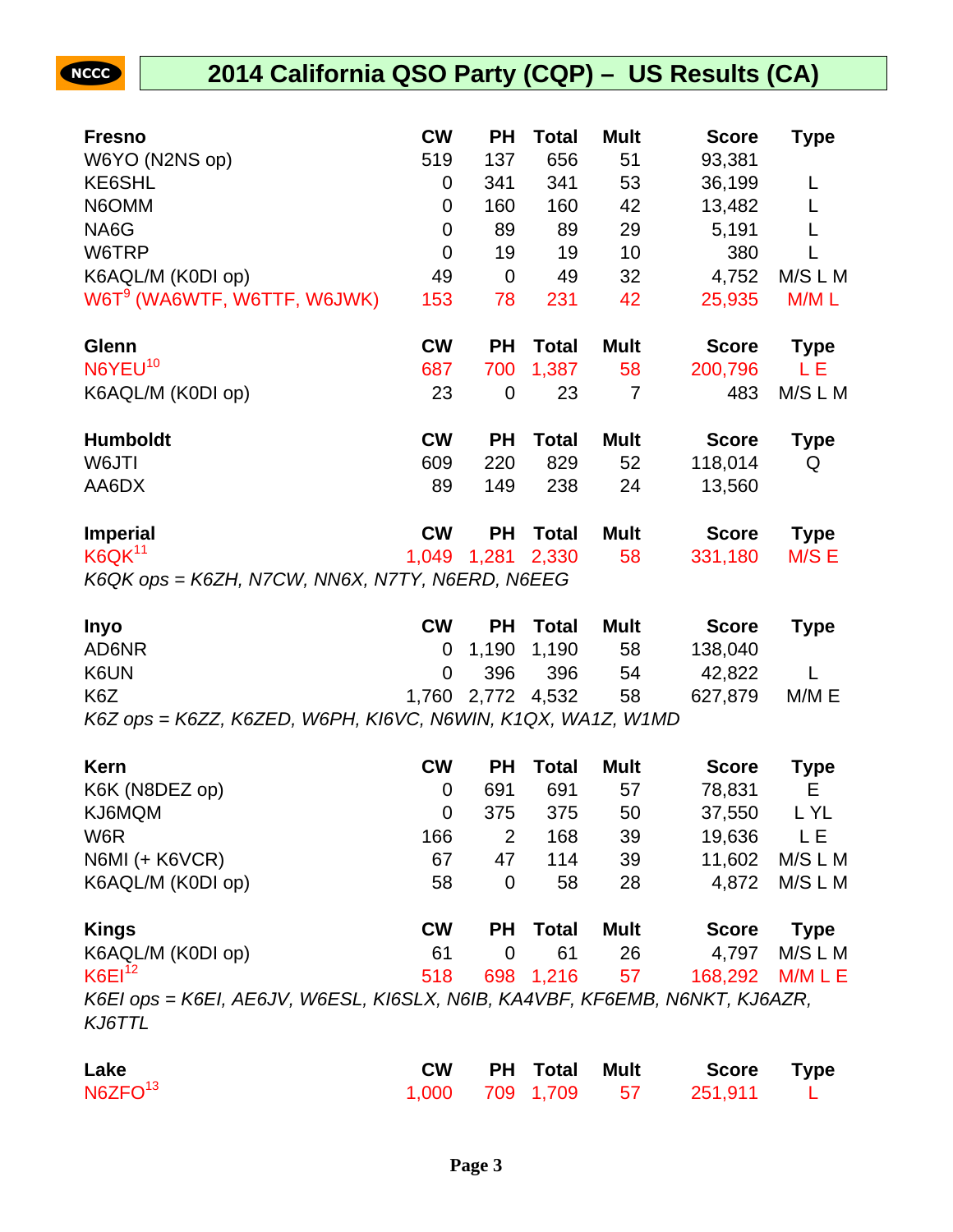NCCC

| Lassen                                   | <b>CW</b>      | PН             | <b>Total</b>   | <b>Mult</b>    | <b>Score</b> | Type        |
|------------------------------------------|----------------|----------------|----------------|----------------|--------------|-------------|
| K6ME                                     | 0              | 1,041          | 1,041          | 57             | 118,731      | L           |
| K7MS/6 <sup>14</sup>                     | $\mathbf 0$    | 171            | 171            | 29             | 9,918        | Q E         |
| W6NF                                     | $\overline{2}$ | 100            | 102            | 33             | 6,880        | LЕ          |
|                                          |                |                |                |                |              |             |
| <b>Los Angeles</b>                       | <b>CW</b>      | <b>PH</b>      | <b>Total</b>   | <b>Mult</b>    | <b>Score</b> | <b>Type</b> |
| K6LA <sup>15</sup>                       | 1,280          | 1,163          | 2,443          | 57             | 351,462      |             |
| W6KC                                     | 946            | 693            | 1,639          | 56             | 236,684      |             |
| W6AFA                                    | 0              | 1,442          | 1,442          | 58             | 167,330      |             |
| KM6Z                                     | 834            | 198            | 1,032          | 52             | 150,826      | L           |
| W6AWW                                    | 601            | 279            | 880            | 53             | 125,212      | L           |
| W6JK                                     | $\overline{2}$ | 752            | 754            | 58             | 87,580       |             |
| NK6A                                     | 393            | 107            | 500            | 50             | 69,700       | L           |
| N6AA                                     | 471            | $\mathbf 0$    | 471            | 47             | 66,481       |             |
| KQ6P                                     | 0              | 512            | 512            | 53             | 54,325       | L           |
| N6PZK                                    | 0              | 390            | 390            | 49             | 38,220       |             |
| NC6Q                                     | 232            | $\mathbf 0$    | 232            | 43             | 29,992       | L           |
| WA6URY                                   | 158            | 80             | 238            | 44             | 27,940       |             |
| N6NO                                     | 217            | $\mathbf 0$    | 217            | 42             | 27,342       | L           |
| AE6XC                                    | 0              | 238            | 238            | 45             | 21,420       | L           |
| KA6WNK                                   | 0              | 214            | 214            | 39             | 16,692       | L           |
| N6RU                                     | $\mathbf 0$    | 128            | 128            | 40             | 10,280       | L           |
| AF6TG                                    | 0              | 44             | 44             | 24             | 2,112        |             |
| W6CHZ                                    | 0              | 22             | 22             | 9              | 405          | Q           |
| KI6WIR                                   | $\mathbf 0$    | 19             | 19             | 8              | 312          | L           |
| KD6UNR                                   | $\mathbf 0$    | $\overline{7}$ | $\overline{7}$ | $\overline{7}$ | 105          | L           |
| N6HD (+ K6FGV, KB6WRT)                   | 654            | 968            | 1,622          | 57             | 222,271      | M/S         |
| W6DAS (+ KG6TBR)                         | 19             | 1,140          | 1,159          | 58             | 135,546      | M/S         |
| W6QET                                    | 84             | 882            | 966            | 57             | 114,969      | M/S         |
| W6QET ops = N6VOH, W6SMT, KA6AIL, KJ6CDA |                |                |                |                |              |             |
| N6MI (+ K6VCR)                           | 43             | 72             | 115            | 38             | 10,469       | M/S L M     |
| K6AQL/M (K0DI op)                        | 59             | $\mathbf 0$    | 59             | 25             | 4,462        | M/S M       |
|                                          |                |                |                |                |              |             |
| <b>Madera</b>                            | <b>CW</b>      | PН             | <b>Total</b>   | <b>Mult</b>    | <b>Score</b> | <b>Type</b> |
| KJ6JO                                    | 0              | 47             | 47             | 21             | 1,995        |             |
| KJ6YSV                                   | 0              | 24             | 24             | 17             | 816          | L E         |
| K6ARP (AE6GE op)                         | $\mathbf 0$    | 299            | 299            | 43             | 25,714       | M/S E       |
| K6AQL/M (K0DI op)                        | 52             | 0              | 52             | 28             | 4,368        | M/S L M     |
| $N6OSB16$ (+ K6BBQ)                      | $\mathbf 0$    | 69             | 69             | 24             | 3,336        | M/S Q E     |
| <b>Marin</b>                             | <b>CW</b>      | <b>PH</b>      | <b>Total</b>   | <b>Mult</b>    | <b>Score</b> | <b>Type</b> |
| K6RIM                                    | 797            | 388            | 1,185          | 57             | 180,604      |             |
| N6VAW                                    | 0              | 50             | 50             | 18             | 1,818        | L YL        |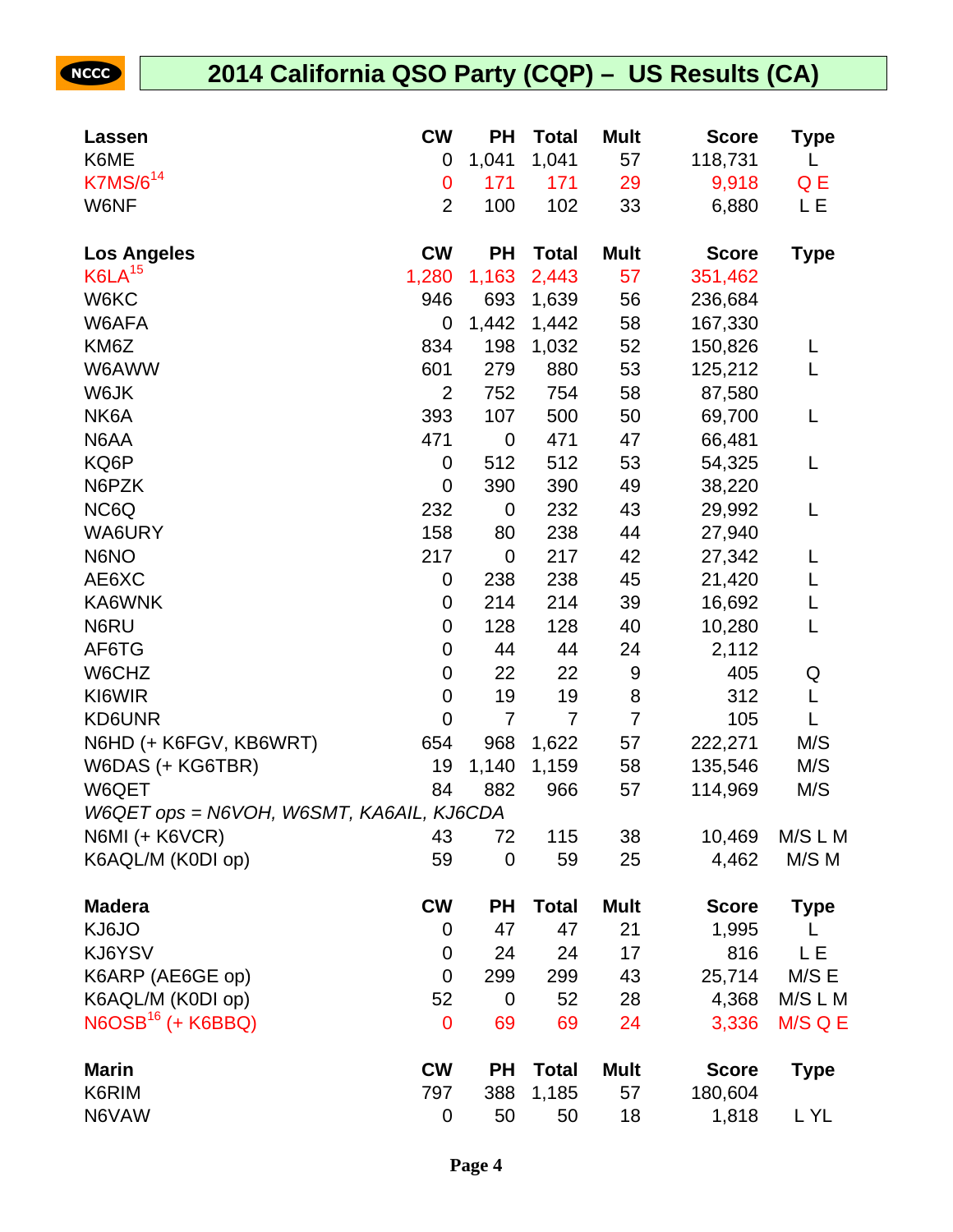| <b>Marin</b>                                        | <b>CW</b> | <b>PH</b>      | <b>Total</b> | <b>Mult</b>    | <b>Score</b> | Type        |
|-----------------------------------------------------|-----------|----------------|--------------|----------------|--------------|-------------|
| KI6ADA                                              | 0         | 32             | 32           | 19             | 1,216        |             |
| AI6II                                               | 28        | $\overline{0}$ | 28           | $\overline{4}$ | 342          |             |
| K6ELE                                               | 0         | 426            | 426          | 52             | 44,356       | M/S         |
| <b>Mariposa</b>                                     | <b>CW</b> | <b>PH</b>      | Total        | <b>Mult</b>    | <b>Score</b> | <b>Type</b> |
| N6NZ                                                |           | 473 1,184      | 1,657        | 57             | 215,916      |             |
| NGTCE <sup>17</sup>                                 | 28        | 126            | 154          | 37             | 12,432       | M/M L E     |
| N6TCE ops = N6TCE, NZ6Q, KB6UNC, N6XMA, N6GTO, AE6J |           |                |              |                |              |             |

**Mendocino CW PH Total Mult Score Type** AD6E 213,724 E KI6ORO 0 707 707 57 80,655 YL K3FIV/6 (K3FIV op)  $144$  107 251 45 29,115 L KE6WC 0 277 277 44 24,376 L

| <b>Merced</b>                                   | <b>CW</b> | PH Total Mult |      | Score Type     |
|-------------------------------------------------|-----------|---------------|------|----------------|
| K6AQL/M (K0DI op)                               |           | 54 0 54       | - 26 | 4,212 M/S L M  |
| $NZ6Q^{18}$                                     |           | 79 382 461 52 |      | 52,052 M/M L E |
| $NZeO$ and $NZeO$ KDRUNC NRVMA NRCTO AFRI NRTOF |           |               |      |                |

NZ6Q ops = NZ6Q, KB6UNC, N6XMA, N6GTO, AE6J, N6TCE

**NCCC** 

| <b>Modoc</b>                         | <b>CW</b>   | <b>PH</b> | <b>Total</b> | <b>Mult</b> | <b>Score</b> | <b>Type</b> |
|--------------------------------------|-------------|-----------|--------------|-------------|--------------|-------------|
| NU6C                                 | 0           | 405       | 405          | 48          | 38,928       |             |
| K6M                                  | 1,374       | 961       | 2,335        | 58          | 350,639      | M/M E       |
| K6M ops = K4XU, AE7IK, AA5TL, KF7WPK |             |           |              |             |              |             |
| <b>Mono</b>                          | <b>CW</b>   | <b>PH</b> | <b>Total</b> | <b>Mult</b> | <b>Score</b> | Type        |
| W6SX                                 | 816         | 181       | 997          | 54          | 151,740      |             |
| W6M (W7AB, W7FD)                     | 0           | 387       | 387          | 49          | 37,975       | M/S         |
| <b>Monterey</b>                      | <b>CW</b>   | <b>PH</b> | Total        | <b>Mult</b> | <b>Score</b> | <b>Type</b> |
| NE6RD                                | 0           | 249       | 249          | 52          | 25,896       | LΕ          |
| N6IJ (KG6UBG op)                     | 18          | 144       | 162          | 37          | 12,709       |             |
| KJ6OHI                               | 0           | 93        | 93           | 22          | 4,114        | L           |
| <b>WA6LIE</b>                        | $\mathbf 0$ | 80        | 80           | 22          | 3,520        |             |
| K2QO/6 (K2QO op)                     | 11          | 34        | 45           | 19          | 1,938        | Q E         |
| W6FPS                                | 0           | 33        | 33           | 19          | 1,254        | LΕ          |
| KE6PPE                               | 0           | 29        | 29           | 14          | 812          | L           |
| K6AQL/M (K0DI op)                    | 106         | 0         | 106          | 37          | 11,766       | M/S L M     |
| KB9ORA/W6 (KB9ORA, KG6YPI)           | 0           | 9         | 9            | 8           | 144          | M/S         |
| <b>Napa</b>                          | <b>CW</b>   | <b>PH</b> | <b>Total</b> | <b>Mult</b> | <b>Score</b> | Type        |
| KG6N                                 | 598         | 547       | 1,145        | 57          | 164,758      |             |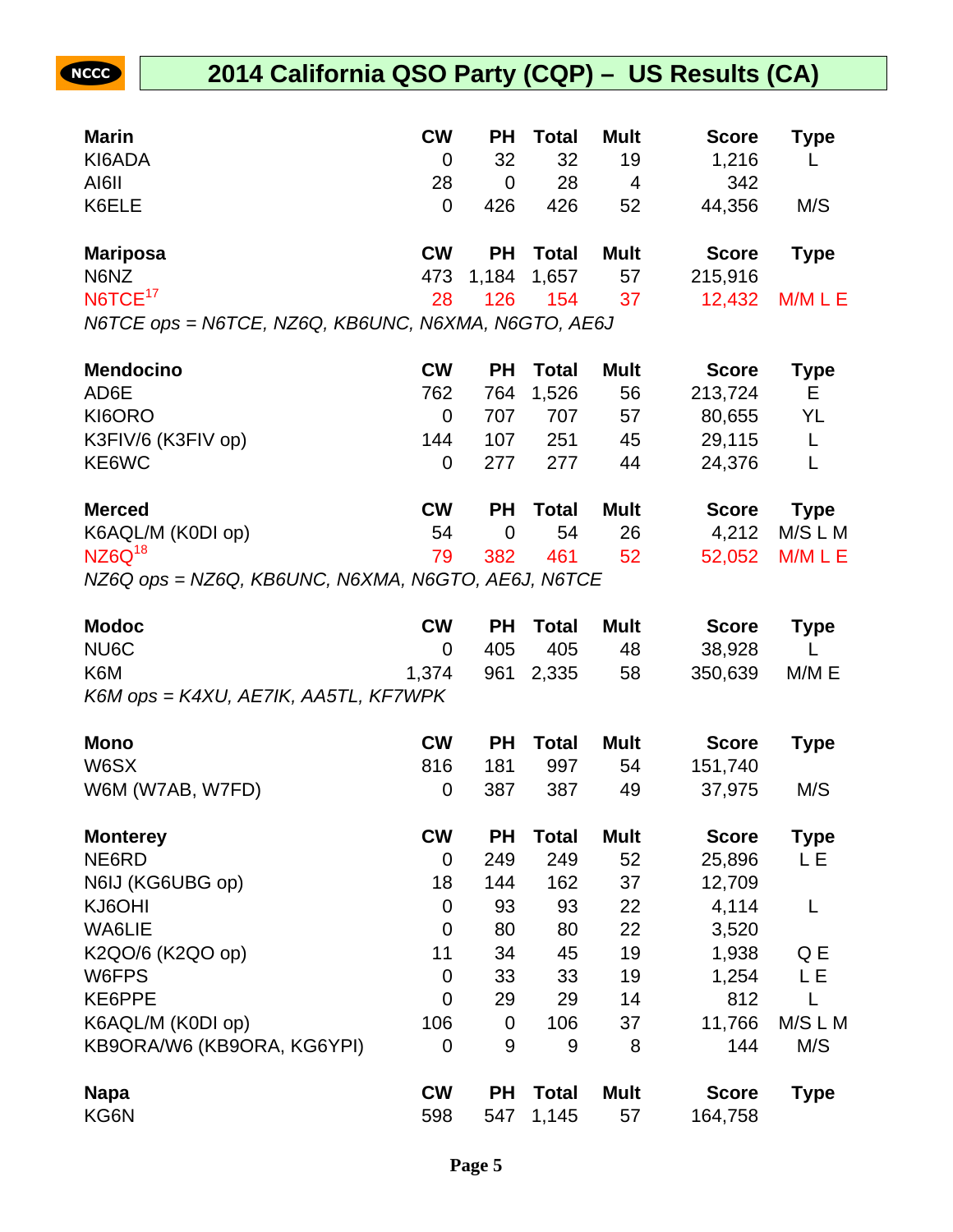| <b>Napa</b>                                       | <b>CW</b> | <b>PH</b> | <b>Total</b> | <b>Mult</b>    | <b>Score</b> | <b>Type</b> |
|---------------------------------------------------|-----------|-----------|--------------|----------------|--------------|-------------|
| K4ZGB/6 (K4ZGB op)                                | 191       | 0         | 191          | 41             | 23,493       |             |
| KO6JF                                             | 0         | 276       | 276          | 40             | 22,080       |             |
| KE6ZSN                                            | 0         | 1,341     | 1,341        | 56             | 150,276      | M/S         |
| <b>Nevada</b>                                     | <b>CW</b> | <b>PH</b> | Total        | <b>Mult</b>    | <b>Score</b> | <b>Type</b> |
| K9JM                                              | 669       | 239       | 908          | 53             | 131,705      |             |
| K6NV                                              | 434       | 6         | 440          | 48             | 63,120       |             |
| WB6JJJ                                            | 44        | 300       | 344          | 50             | 36,650       |             |
| WB6CZG <sup>19</sup>                              | 0         | 155       | 155          | 23             | 7,130        | Q           |
| NC6PT                                             | 0         | 43        | 43           | 11             | 946          |             |
| NC6RJ                                             | 28        | 0         | 28           | $\overline{2}$ | 168          |             |
| KE6BCS                                            | 0         | 4         | 4            | 3              | 24           |             |
| NC6DX <sup>20</sup>                               | 1,025     | 1,104     | 2,129        | 57             | 301,131      | M/M         |
| NC6DX ops = K6ON, K6XN, K6YN, N6SWX, K8MP, KJ6WQQ |           |           |              |                |              |             |

| Orange               | <b>CW</b>      | <b>PH</b> | <b>Total</b> | <b>Mult</b> | <b>Score</b> | <b>Type</b> |
|----------------------|----------------|-----------|--------------|-------------|--------------|-------------|
| N6HC                 | 831            | 1,044     | 1,875        | 56          | 256,620      |             |
| <b>NN6CH</b>         | 693            | 390       | 1,083        | 57          | 163,048      |             |
| N6GP                 | 630            | 310       | 940          | 55          | 138,105      |             |
| N6ER                 | 205            | 136       | 341          | 46          | 40,802       |             |
| KB7V/6 (KB7V op)     | 216            | 105       | 321          | 41          | 35,280       |             |
| N6VHF                | 0              | 116       | 116          | 27          | 6,291        | L           |
| K6PGH                | 0              | 102       | 102          | 29          | 5,916        |             |
| W6DTJ                | $\mathbf 0$    | 72        | 72           | 26          | 3,770        |             |
| KB6A                 | 11             | 27        | 38           | 14          | 1,218        | L           |
| KD6AOF               | $\mathbf 0$    | 14        | 14           | 9           | 252          |             |
| $N6MI21$ (+ K6VCR)   | 60             | 24        | 84           | 34          | 7,803        | M/S L M     |
| <b>Placer</b>        | <b>CW</b>      | <b>PH</b> | <b>Total</b> | <b>Mult</b> | <b>Score</b> | <b>Type</b> |
| K6ALF                | 0              | 174       | 174          | 41          | 14,268       |             |
| WB6MKS               | 0              | 158       | 158          | 35          | 11,060       | L           |
| K6UDA                | $\overline{0}$ | 197       | 197          | 27          | 10,665       |             |
| W6DLO                | 0              | 132       | 132          | 22          | 5,808        | L           |
| WU6X                 | 53             | 30        | 83           | 12          | 2,628        | L           |
| K6JS                 | 0              | 35        | 35           | 19          | 1,330        | LЕ          |
| <b>Plumas</b>        | <b>CW</b>      | <b>PH</b> | <b>Total</b> | <b>Mult</b> | <b>Score</b> | <b>Type</b> |
| K6CQP (KH2TJ op)     | 0              | 693       | 693          | 56          | 77,672       | L           |
| K6CEL                | 0              | 41        | 41           | 11          | 902          | Q E         |
| <b>Riverside</b>     | <b>CW</b>      | <b>PH</b> | <b>Total</b> | <b>Mult</b> | <b>Score</b> | <b>Type</b> |
| WA6KHK <sup>22</sup> | 868            | 453       | 1,321        | 57          | 200,155      | L           |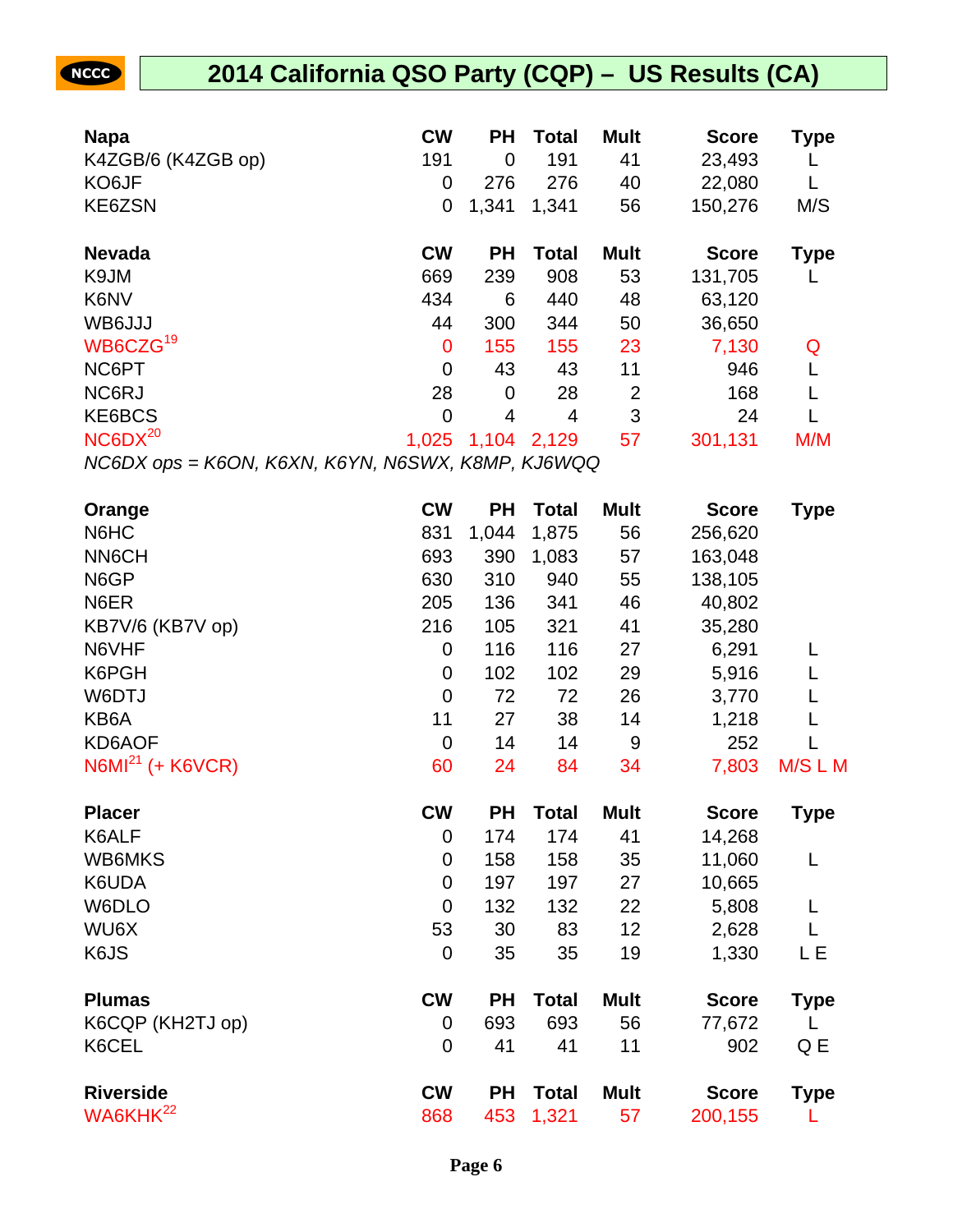| <b>Riverside</b>                              | <b>CW</b>   | РH          | <b>Total</b> | <b>Mult</b> | <b>Score</b> | <b>Type</b> |
|-----------------------------------------------|-------------|-------------|--------------|-------------|--------------|-------------|
| NC6V                                          | 477         | 8           | 485          | 48          | 69,456       | L           |
| NS6V                                          | 0           | 94          | 94           | 33          | 6,204        | LЕ          |
| K6TDI                                         | 0           | 34          | 34           | 22          | 1,496        | L           |
| NV6C (W6ELI, KJ6NO)                           | 0           | 66          | 66           | 20          | 2,640        | M/S L E     |
| <b>Sacramento</b>                             | <b>CW</b>   | <b>PH</b>   | <b>Total</b> | <b>Mult</b> | <b>Score</b> | <b>Type</b> |
| N6RK                                          | 902         | 740         | 1,642        | 57          | 238,687      |             |
| N6JV                                          | 795         | 820         | 1,615        | 57          | 229,425      |             |
| WA6OSX                                        | 0           | 431         | 431          | 52          | 44,876       | L           |
| N6RIK                                         | 0           | 153         | 153          | 38          | 11,666       | L           |
| K6MCS                                         | 0           | 117         | 117          | 27          | 6,318        | L           |
| N6QZS                                         | 4           | 77          | 81           | 28          | 4,676        |             |
| WB6YLK                                        | $\mathbf 0$ | 59          | 59           | 18          | 2,142        | L           |
| K6O (K6OK op)                                 | 5           | $\mathbf 0$ | 5            | 5           | 75           |             |
| $W6$ SFM $^{23}$                              | 385         | $\mathbf 0$ | 385          | 47          | 54,355       | M/SL        |
| W6SFM ops = N6MQL, K6JJR, AI6U, AA6DK, WB6UBK |             |             |              |             |              |             |
| K6RC                                          | 202         | 241         | 443          | 49          | 53,434       | M/S         |
| N6YG                                          | 0           | 430         | 430          | 53          | 45,580       | M/S L       |
| K6AQL/M (K0DI op)                             | 53          | $\mathbf 0$ | 53           | 29          | 4,654        | M/S L M     |
| NM3S                                          | 0           | 58          | 58           | 23          | 2,691        | M/S L       |
|                                               |             |             |              |             |              |             |
| <b>San Benito</b>                             | <b>CW</b>   | PH          | <b>Total</b> | <b>Mult</b> | <b>Score</b> | <b>Type</b> |
| K6VVA/6 (K6VVA op)                            | 62          | 44          | 106          | 36          | 9,900        | L E         |
| N6LY                                          | $\mathbf 0$ | 146         | 146          | 29          | 8,497        | L           |
| N6NUL (+ AE6RF)                               | 280         | 65          | 345          | 46          | 44,620       | M/S L E     |
| K6AQL/M (K0DI op)                             | 64          | $\mathbf 0$ | 64           | 29          | 5,611        | M/S L M     |
| K6S (K6TT, AA6XV)                             | 119         | 423         | 542          | 53          | 63,759       | M/M E       |
| <b>San Bernardino</b>                         | <b>CW</b>   | <b>PH</b>   | <b>Total</b> | <b>Mult</b> | <b>Score</b> | <b>Type</b> |
| WB6HYH                                        | 0           | 729         | 729          | 57          | 83,106       | L           |
| W6ZQ                                          | 0           | 217         | 217          | 35          | 15,225       | L           |
| WB6KQA                                        | 0           | 116         | 116          | 32          | 7,456        | L           |
| K6MCP                                         | 0           | 114         | 114          | 27          | 6,156        | L YL        |
| K6VO (K6NR, K6RBS, AF6GL)                     | 894         | 1,057       | 1,951        | 58          | 278,255      | M/S         |
| KK6DPE (+ KE6RDR)                             | 0           | 155         | 155          | 38          | 11,818       | M/M L       |
| <b>San Diego</b>                              | <b>CW</b>   | <b>PH</b>   | <b>Total</b> | <b>Mult</b> | <b>Score</b> | <b>Type</b> |
| N5ZO/6 (N5ZO op)                              | 1,345       | 334         | 1,679        | 56          | 263,452      |             |
| K6AM                                          | 943         | 711         | 1,654        | 57          | 242,364      | L           |
| KI6RRN                                        | 849         | 634         | 1,483        | 58          | 221,328      | L           |
| WN6K                                          | 1,086       | $\mathbf 0$ | 1,086        | 55          | 179,272      |             |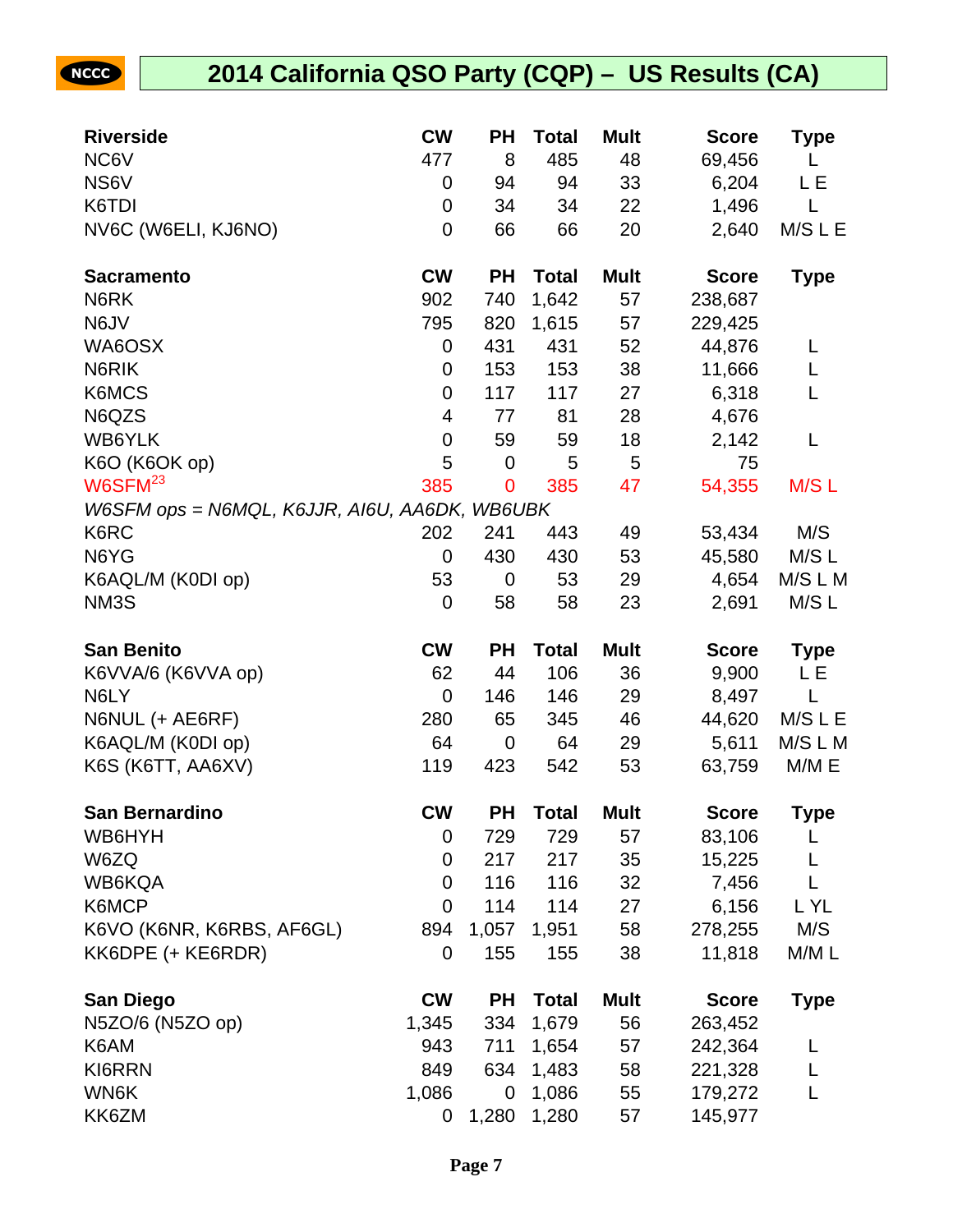## **2014 California QSO Party (CQP) – US Results (CA)**

| <b>San Diego</b>                                                                    | <b>CW</b> | <b>PH</b>   | <b>Total</b> | <b>Mult</b>    | <b>Score</b>      | <b>Type</b> |
|-------------------------------------------------------------------------------------|-----------|-------------|--------------|----------------|-------------------|-------------|
| KF6ILA                                                                              | 0         | 629         | 629          | 53             | 66,727            | L           |
| K <sub>2</sub> RP                                                                   | 333       | 0           | 333          | 47             | 46,953            | L           |
| W6SAN                                                                               | 0         | 326         | 326          | 48             | 31,344            | L           |
| W6AOZ                                                                               | 0         | 269         | 269          | 44             | 23,716            | L           |
| W6KY                                                                                | 129       | 0           | 129          | 33             | 12,771            | L           |
| KC6MIE                                                                              | 0         | 87          | 87           | 18             | 3,150             | L           |
| N6YZJ                                                                               | 0         | 19          | 19           | 8              | 312               | L           |
| N6VH                                                                                | 9         | 3           | 12           | $\overline{2}$ | 66                | L           |
| NX6T                                                                                | 914       | 902         | 1,816        | 57             | 259,122           | M/S         |
| NX6T ops = AF6WF, K6KAL, WB6NBU, N6CY, K6GO, NA6MB,                                 |           |             |              |                | W2PWS, K4RB, N6KI |             |
| KK6TV (+ KE6PY)                                                                     | 394       | 96          | 490          | 48             | 65,952            | M/S L       |
| NE <sub>6</sub>                                                                     | 0         | 1           | 1            | 1              | $\overline{2}$    | M/S         |
| <b>San Francisco</b>                                                                | <b>CW</b> | <b>PH</b>   | <b>Total</b> | <b>Mult</b>    | <b>Score</b>      | <b>Type</b> |
| K6EL                                                                                | 104       | 105         | 209          | 41             | 21,463            | L           |
| N <sub>1</sub> GPT                                                                  | 0         | 155         | 155          | 26             | 8,060             | L           |
| W6OTC                                                                               | 0         | 104         | 104          | 36             | 7,524             |             |
| AD6I                                                                                | 0         | 57          | 57           | 26             | 2,990             | L           |
| NC6D                                                                                | 0         | 48          | 48           | 27             | 2,619             | L           |
| San Joaquin                                                                         | <b>CW</b> | <b>PH</b>   | <b>Total</b> | <b>Mult</b>    | <b>Score</b>      | <b>Type</b> |
| AF6JP                                                                               | 0         | 684         | 684          | 56             | 76,608            |             |
| K6YK                                                                                | 152       | 45          | 197          | 38             | 20,805            |             |
| KG6SVF                                                                              | 0         | 47          | 47           | 22             | 2,090             | L           |
| <b>KD6NIG</b>                                                                       | 0         | 30          | 30           | 18             | 1,098             |             |
| K6AQL/M (K0DI op)                                                                   | 69        | $\mathbf 0$ | 69           | 33             | 6,831             | M/S L M     |
| W6PKB                                                                               | 5         | 68          | 73           | 28             | 4,270             | M/S L       |
| N6SJV                                                                               | 86        | 480         | 566          | 51             | 62,245            | M/M L YL    |
| N6SJV ops = N6GKJ, KK6COR/AG, WB6BET, KI6YYT, W6MRM, AA6K, KA6MEL,<br>KE5JTS, K6DGQ |           |             |              |                |                   | KD6MOO,     |
| W6SF                                                                                | 0         | 284         | 284          | 52             | 29,588            | M/M L E     |
| W6SF ops = W6COB, W6INP, K6TVT, WB6NVB, N6LHL                                       |           |             |              |                |                   |             |
| <b>San Luis Obispo</b>                                                              | <b>CW</b> | <b>PH</b>   | <b>Total</b> | <b>Mult</b>    | <b>Score</b>      | <b>Type</b> |
| W6TK                                                                                | 1,008     | 976         | 1,984        | 56             | 278,796           |             |
| W6ROX                                                                               | 0         | 675         | 675          | 55             | 74,250            | YL          |
| W6NS                                                                                | 0         | 536         | 536          | 55             | 59,015            |             |
| KI6QDH                                                                              | 0         | 219         | 219          | 46             | 20,148            |             |
| KA6MLE                                                                              | 85        | 78          | 163          | 46             | 19,021            |             |
| K6DKO                                                                               | 0         | 233         | 233          | 32             | 14,912            | L           |
| AA6WH                                                                               | 0         | 70          | 70           | 32             | 4,512             |             |
| KA3DRR/ $6^{24}$ (KA3DRR op @W6SL)                                                  | 599       | 394         | 993          | 53             | 137,084           | M/S L       |

KA3DRR/6<sup>24</sup> (KA3DRR op @W6SL) 599 394 993 53 137,084 M/S L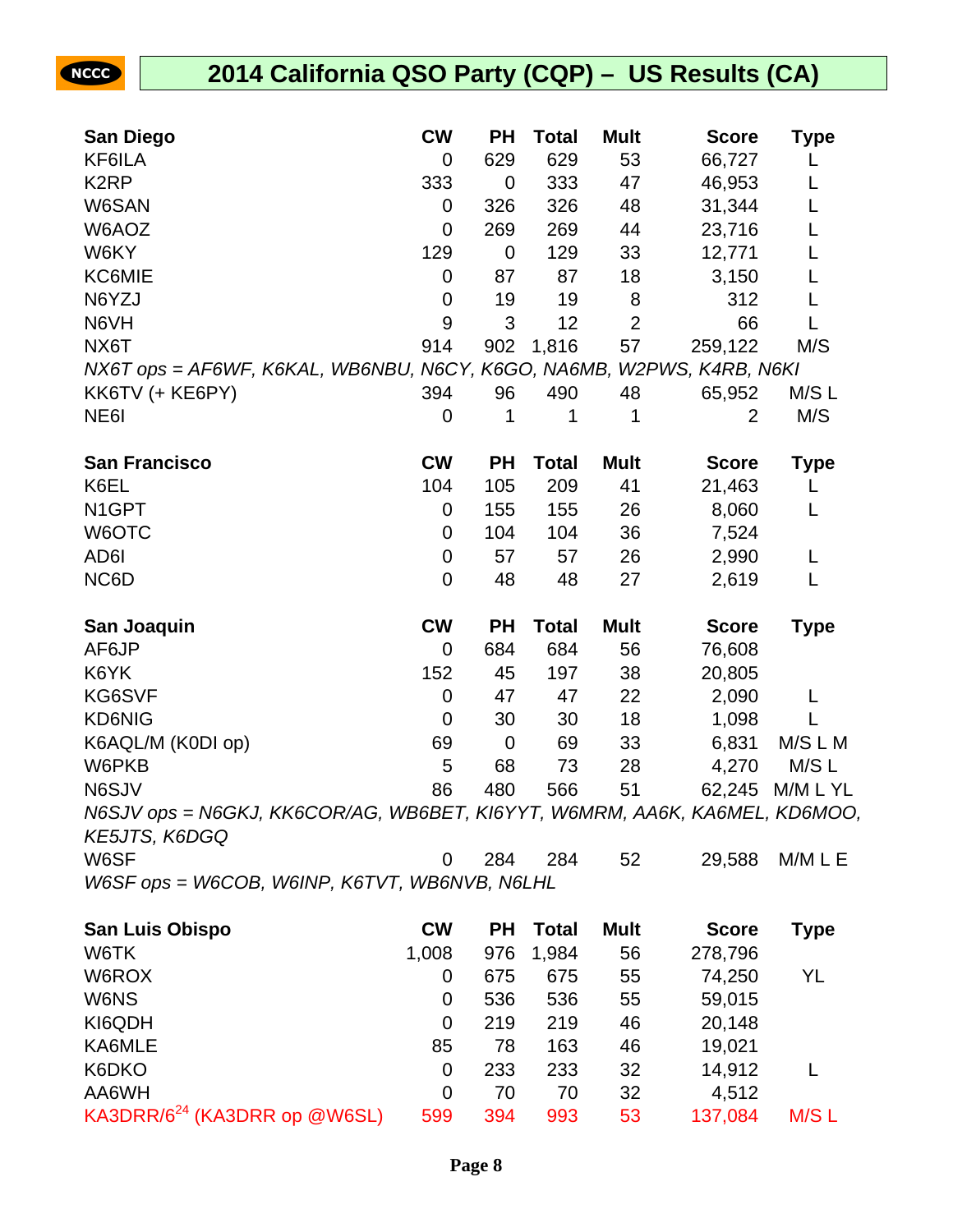| <b>San Luis Obispo</b>     | <b>CW</b>        | <b>PH</b>        | <b>Total</b> | <b>Mult</b> | <b>Score</b>   | <b>Type</b> |
|----------------------------|------------------|------------------|--------------|-------------|----------------|-------------|
| K6AQL/M (K0DI op)          | 29               | $\mathbf 0$      | 29           | 17          | 1,479          | M/S L M     |
| KK6DOC (+ AC6DD)           | $\mathbf 0$      | 29               | 29           | 16          | 944            | M/S L       |
| <b>San Mateo</b>           | <b>CW</b>        | <b>PH</b>        | <b>Total</b> | <b>Mult</b> | <b>Score</b>   | <b>Type</b> |
| N6NF                       | 410              | 1,277            | 1,687        | 58          | 219,472        |             |
| K6TU                       | 506              | 1,049            | 1,555        | 55          | 199,017        |             |
| K6KLY                      | $\mathbf 0$      | 890              | 890          | 57          | 101,517        | L           |
| KI6UDZ                     | $\mathbf 0$      | 140              | 140          | 34          | 9,520          | L           |
| N6BCT                      | 1                | 85               | 86           | 25          | 4,350          | L           |
| KK6PCO                     | $\mathbf 0$      | 18               | 18           | 11          | 407            |             |
| $W6OAT25$ (+ KM6I)         | 920              | 886              | 1,806        | 56          | 253,932        | M/S         |
| <b>Santa Barbara</b>       | <b>CW</b>        | <b>PH</b>        | <b>Total</b> | <b>Mult</b> | <b>Score</b>   | <b>Type</b> |
| WA6FGV                     | 358              | 589              | 947          | 58          | 130,616        |             |
| NN6DX (W1PR op)            | $\mathbf 0$      | 570              | 570          | 55          | 62,700         |             |
| $K6FA^{26}$                | 294              | 0                | 294          | 47          | 41,524         | Q           |
| N6MW                       | 221              | $\mathbf 0$      | 221          | 43          | 28,573         |             |
| AA6VX                      | 148              | $\mathbf 0$      | 148          | 39          | 17,316         | L           |
| W6OUL                      | 13               | $\mathbf 0$      | 13           | 8           | 312            | L           |
| W6RFU (AC6T, K6QD, KG6K)   | 274              | 585              | 859          | 58          | 115,594        | M/S         |
| <b>Santa Clara</b>         | <b>CW</b>        | <b>PH</b>        | <b>Total</b> | <b>Mult</b> | <b>Score</b>   | <b>Type</b> |
| N6TV                       | 863              | 1,431            | 2,294        | 58          | 316,303        |             |
| NW6P (OH6KZP op)           | 1,069            | 1,116            | 2,185        | 57          | 310,165        |             |
| AJ6V                       | 769              | $\mathbf 0$      | 769          | 51          | 117,733        |             |
| K6YT (W0YK op)             | 541              | $\mathbf 0$      | 541          | 47          | 76,281         |             |
| K6ATZ                      | 88               | 519              | 607          | 55          | 71,692         | L           |
| AC6YY                      | 404              | 3                | 407          | 50          | 60,900         |             |
| N6AJS                      | 211              | 167              | 378          | 47          | 45,449         |             |
| K6GT                       | 223              | 127              | 350          | 45          | 41,602         | L           |
| KM6I                       | 213              | 19               | 232          | 43          | 29,175         |             |
| K6KQV                      | 195              | $\boldsymbol{0}$ | 195          | 39          | 22,873         | L           |
| AA2HJ/6                    | 84               | 51               | 135          | 36          | 12,798         |             |
| W6OPO                      | 201              | $\mathbf 0$      | 201          | 21          | 12,694         | L           |
| K6MM                       | 90               | 29               | 119          | 31          | 10,214         |             |
| K6WV                       | $\mathbf 0$      | 116              | 116          | 27          | 6,264          |             |
| AI6DS                      | $\mathbf 0$      | 91               | 91           | 28          | 5,096          | Q           |
| AI6CN                      | $\mathbf 0$      | 83               | 83           | 29          | 4,814          | L           |
| W9TVX/6                    | $\mathbf 0$      | 72               | 72           | 33          | 4,752          |             |
| KJ6LBA                     |                  |                  |              |             |                |             |
|                            | $\mathbf 0$      | 77               | 77           | 30          | 4,650          | L           |
| NB <sub>1</sub> R<br>AG6RX | $\mathbf 0$<br>0 | 75<br>51         | 75<br>51     | 18<br>21    | 2,700<br>2,163 | L           |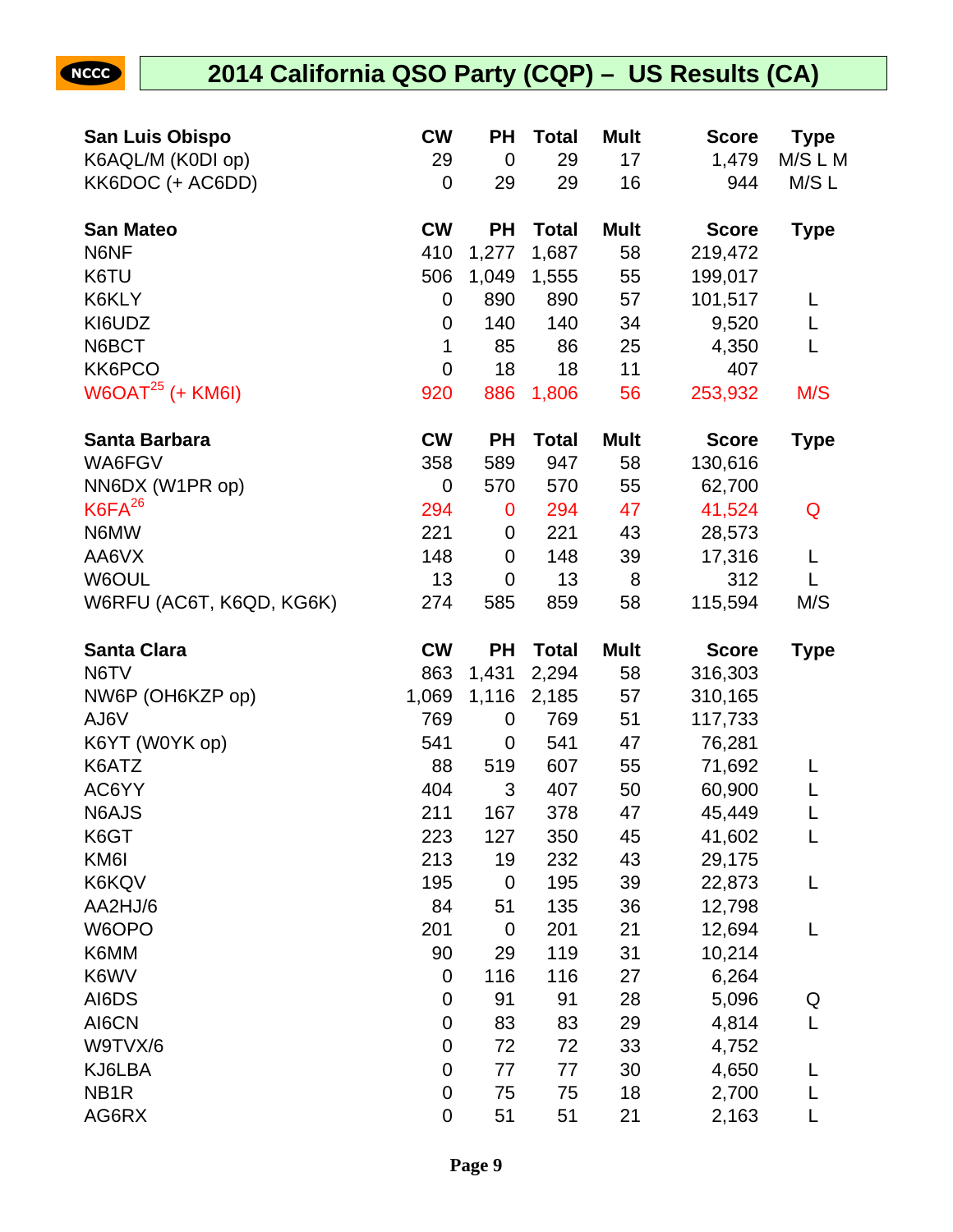| <b>NCCC</b>        |                    | 2014 California QSO Party (CQP) - US Results (CA) |                  |                |                |                |              |             |
|--------------------|--------------------|---------------------------------------------------|------------------|----------------|----------------|----------------|--------------|-------------|
|                    |                    |                                                   |                  |                |                |                |              |             |
| <b>Santa Clara</b> |                    |                                                   | <b>CW</b>        | <b>PH</b>      | <b>Total</b>   | <b>Mult</b>    | <b>Score</b> | <b>Type</b> |
| W2QGA              |                    |                                                   | $\mathbf 0$      | 39             | 39             | 21             | 1,638        |             |
| KI6DAR             |                    |                                                   | 0                | 37             | 37             | 13             | 962          | L YL        |
| W6ELA              |                    |                                                   | $\mathbf 0$      | 27             | 27             | 17             | 935          |             |
| AF6PZ              |                    |                                                   | $\mathbf 0$      | 41             | 41             | 10             | 820          |             |
| WB6PVU             |                    |                                                   | $\mathbf 0$      | 33             | 33             | 11             | 726          | L           |
| WB6AAJ             |                    |                                                   | 10               | $\mathbf 0$    | 10             | 6              | 180          | Q           |
| KD6GWQ             |                    |                                                   | $\mathbf 0$      | 10             | 10             | 3              | 60           | L           |
| N3LGA              |                    |                                                   | $\mathbf 0$      | $\overline{2}$ | $\overline{2}$ | $\overline{2}$ | 8            | L           |
| K6GFJ              |                    |                                                   | 148              | 17             | 165            | 41             | 19,598       | M/S         |
| WW6G               |                    |                                                   | 0                | 106            | 106            | 26             | 5,538        | M/S L YL    |
| K6PBF              |                    |                                                   | $\mathbf 0$      | 52             | 52             | 25             | 2,625        | M/S L       |
|                    | K6AQL/M (K0DI op)  |                                                   | 46               | $\mathbf 0$    | 46             | 18             | 2,484        | M/S L M     |
| KE6TIM             |                    |                                                   | $\mathbf 0$      | 59             | 59             | 21             | 2,478        | M/SL        |
| <b>Santa Cruz</b>  |                    |                                                   | <b>CW</b>        | <b>PH</b>      | <b>Total</b>   | <b>Mult</b>    | <b>Score</b> | <b>Type</b> |
| $K6XX^{27}$        |                    |                                                   | 1,243            | 1,295          | 2,538          | 58             | 366,560      |             |
| K6GHA              |                    |                                                   | 116              | 711            | 827            | 56             | 99,120       | L           |
| AF6GQ              |                    |                                                   | 438              | $\mathbf 0$    | 438            | 48             | 63,144       | L           |
| N6TH               |                    |                                                   | 309              | $\mathbf 0$    | 309            | 47             | 43,639       |             |
| N <sub>1</sub> WC  |                    |                                                   | $\mathbf 0$      | 107            | 107            | 24             | 5,136        | L           |
| W6RRR              |                    |                                                   | 11               | 27             | 38             | 20             | 1,790        | L YL        |
|                    | K6MMM (KE1B, W6NN) |                                                   | 961              | 885            | 1,846          | 58             | 270,019      | M/S         |
| <b>Shasta</b>      |                    |                                                   | <b>CW</b>        | <b>PH</b>      | <b>Total</b>   | <b>Mult</b>    | <b>Score</b> | <b>Type</b> |
| K6MR               |                    |                                                   | 1,421            | $\mathbf 0$    | 1,421          | 54             | 230,283      |             |
| K6PVA              |                    |                                                   | $\mathbf 0$      | 530            | 530            | 58             | 61,480       | L           |
| N6RZR              |                    |                                                   | $\mathbf 0$      | 289            | 289            | 45             | 26,055       | L           |
| K6KS               |                    |                                                   | $\mathbf 0$      | 217            | 217            | 33             | 14,355       | L           |
| W1NV               |                    |                                                   | $\mathbf 0$      | 77             | 77             | 25             | 3,850        | M/S L       |
| <b>Sierra</b>      |                    |                                                   | <b>CW</b>        | <b>PH</b>      | <b>Total</b>   | <b>Mult</b>    | <b>Score</b> | <b>Type</b> |
| KA6JLT             |                    |                                                   | 83               | 122            | 205            | 21             | 10,374       | L           |
| $W6MY^{28}$        |                    |                                                   | $\mathbf 0$      | 92             | 92             | 21             | 3,885        | Q           |
| <b>Siskiyou</b>    |                    |                                                   | <b>CW</b>        | <b>PH</b>      | <b>Total</b>   | <b>Mult</b>    | <b>Score</b> | <b>Type</b> |
| W4RLW              |                    |                                                   | $\boldsymbol{0}$ | 273            | 273            | 38             | 20,786       | L           |
| W6PZA              |                    |                                                   | $\mathbf 0$      | 213            | 213            | 40             | 17,040       | L E         |
| KI6MQX             |                    |                                                   | $\mathbf 0$      | 50             | 50             | 22             | 2,222        | L           |
| K6GPB              |                    |                                                   | 9                | $\mathbf 0$    | 9              | 3              | 81           | Q           |
|                    |                    |                                                   |                  |                |                |                |              |             |
| <b>Solano</b>      |                    |                                                   | <b>CW</b>        | <b>PH</b>      | <b>Total</b>   | <b>Mult</b>    | <b>Score</b> | <b>Type</b> |
| KD6WKY             |                    |                                                   | 79               | 109            | 188            | 41             | 18,655       |             |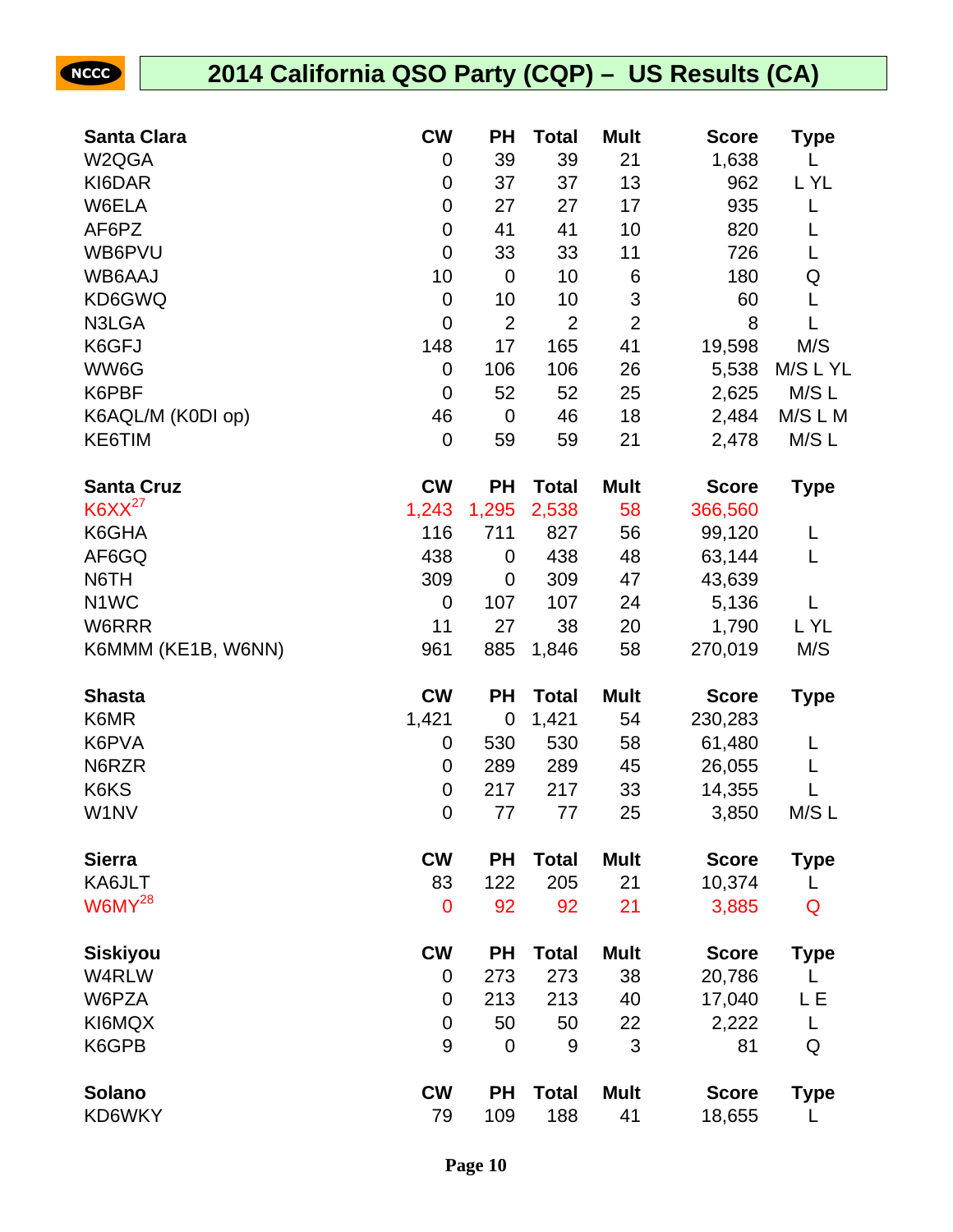| <b>Solano</b>                                                         | <b>CW</b>        | <b>PH</b>           | <b>Total</b> | <b>Mult</b>     | <b>Score</b> | <b>Type</b>  |
|-----------------------------------------------------------------------|------------------|---------------------|--------------|-----------------|--------------|--------------|
| KR5RR/6                                                               | 44               | $\mathbf 0$         | 44           | 28              | 3,738        | L            |
| N6UUG (+ N6JS)                                                        | 0                | 1,314               | 1,314        | 58              | 152,482      | M/S          |
| K6AQL/M (K0DI op)                                                     | 53               | $\mathbf 0$         | 53           | 21              | 3,339        | M/S L M      |
| Sonoma                                                                | <b>CW</b>        | <b>PH</b>           | <b>Total</b> | <b>Mult</b>     | <b>Score</b> | <b>Type</b>  |
| N6IE                                                                  | 875              | 1,255               | 2,130        | 58              | 297,975      |              |
| W6XU                                                                  | 649              | 424                 | 1,073        | 54              | 150,930      |              |
| N6OJ                                                                  | 0                | 811                 | 811          | 56              | 90,888       | L            |
| WX6B                                                                  | $\mathbf 0$      | 750                 | 750          | 58              | 87,058       |              |
| N6GY                                                                  | $\mathbf 0$      | 628                 | 628          | 56              | 70,336       | L            |
| WW6D                                                                  | 362              | $\mathbf 0$         | 362          | 50              | 54,375       | L            |
| AE6YB                                                                 | 0                | 368                 | 368          | 54              | 39,744       | L            |
| W6PZ <sup>29</sup> (K6SRZ, KU6F)                                      | 995              | 1,242               | 2,237        | 57              | 311,818      | M/S          |
| <b>Stanislaus</b>                                                     | <b>CW</b>        | <b>PH</b>           | <b>Total</b> | <b>Mult</b>     | <b>Score</b> | <b>Type</b>  |
| $W6RD^{30}$                                                           | 0                | 697                 | 697          | 54              | 75,330       | L            |
| K6CSL                                                                 | 207              | $\mathbf 0$         | 207          | 42              | 26,082       | L            |
| W6USN                                                                 | 0                | 188                 | 188          | 35              | 13,160       |              |
| K6LE                                                                  | 37               | 103                 | 140          | 30              | 9,555        | L            |
| K6JRO                                                                 | $\mathbf 0$      | 82                  | 82           | 16              | 2,640        | L            |
| K6OQ                                                                  | 14               | 27                  | 41           | 18              | 1,746        |              |
| AG6TS                                                                 | $\boldsymbol{0}$ | 39                  | 39           | 20              | 1,580        | $\mathbf{L}$ |
| K6AQL/M (K0DI op)                                                     | 44               | $\mathbf 0$         | 44           | 25              | 3,337        | M/S L M      |
| <b>Sutter</b>                                                         | <b>CW</b>        | <b>PH</b>           | <b>Total</b> | <b>Mult</b>     | <b>Score</b> | <b>Type</b>  |
| W6BO (+ N6BOB)                                                        | 77               | 1,125               | 1,202        | 58              | 143,898      | M/S          |
| K6AQL/M (K0DI op)                                                     | 99               | $\mathbf 0$         | 99           | 35              | 10,447       | M/S L M      |
| <b>Tehama</b>                                                         | <b>CW</b>        | <b>PH</b>           | <b>Total</b> | <b>Mult</b>     | <b>Score</b> | Type         |
| W6JEX                                                                 | 0                | 253                 | 253          | 46              | 23,276       | M/S          |
| K6AQL/M (K0DI op)                                                     | 24               | 0                   | 24           | 12 <sup>2</sup> | 882          | M/S L M      |
| NI6T <sup>31</sup>                                                    |                  | 1,910  1,689  3,599 |              | 57              | 519,156      | M/M E        |
| NI6T ops = NI6T, K9YC, N6RNO, N3ZZ, W6GJB, WB6HYD, K6MI, K6RB, KK6GRP |                  |                     |              |                 |              |              |
| <b>Trinity</b>                                                        | <b>CW</b>        | <b>PH</b>           | <b>Total</b> | <b>Mult</b>     | <b>Score</b> | <b>Type</b>  |
| $NGRC^{32}$ (+ K6TD)                                                  | 416              |                     | 615 1,031    | 54              | 133,866      | M/S E        |

| $NOT = (TNO)$                  |           |     |          |             | 410 013 1,031 04 100,000 MIOL |      |
|--------------------------------|-----------|-----|----------|-------------|-------------------------------|------|
| Tulare                         | <b>CW</b> |     | PH Total | <b>Mult</b> | <b>Score</b>                  | Type |
| $N6LL^{33}$                    | 304       | 262 | 566      | 53          | 76,108                        | LE.  |
| $\mathsf{W6R}^{34}$ (N6BT op). | 89        | 4   | 93       | 40          | 11,060                        | Q E  |
| N6VYT                          |           | 140 | 140      | 35          | 9,835                         |      |
| K6RGR                          |           | 111 | 111      | 33          | 7,359                         |      |
|                                |           |     |          |             |                               |      |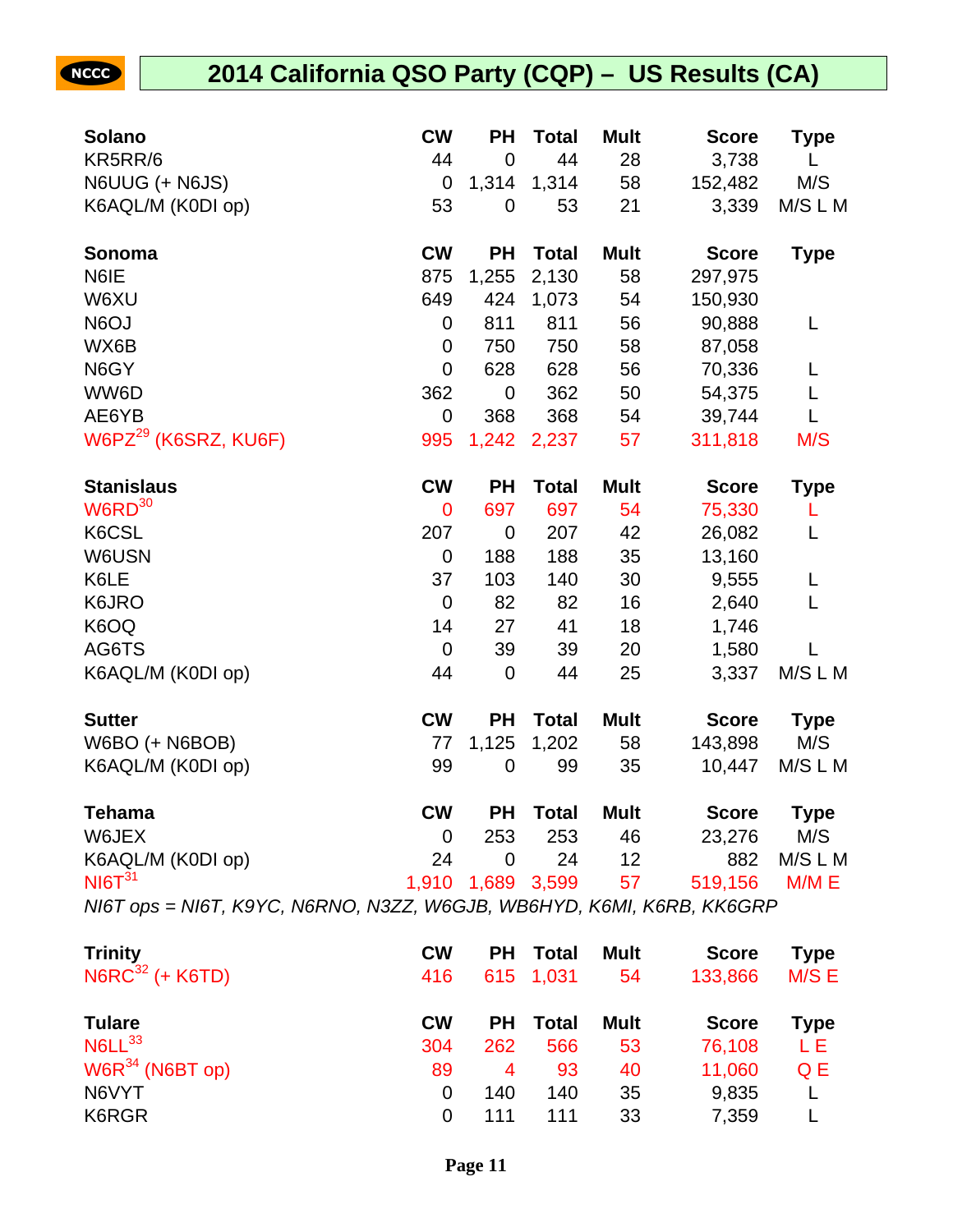## **2014 California QSO Party (CQP) – US Results (CA)**

| <b>Tulare</b>                                 | <b>CW</b>      | РH          | <b>Total</b> | <b>Mult</b> | <b>Score</b> | <b>Type</b> |
|-----------------------------------------------|----------------|-------------|--------------|-------------|--------------|-------------|
| K6AQL/M (K0DI op)                             | 105            | 0           | 105          | 33          | 10,444       | M/S L M     |
| <b>Tuolumne</b>                               | <b>CW</b>      | <b>PH</b>   | <b>Total</b> | <b>Mult</b> | <b>Score</b> | <b>Type</b> |
| K <sub>6</sub> T                              | $\mathbf 0$    | 831         | 831          | 58          | 96,396       |             |
| N <sub>6</sub> G                              | 383            | 600         | 983          | 57          | 133,950      | M/S E       |
| N6G ops = W6TCP, KQ6DI, WB6ETY, KI6OY, KG6YYY |                |             |              |             |              |             |
| Ventura                                       | <b>CW</b>      | РH          | <b>Total</b> | Mult        | <b>Score</b> | <b>Type</b> |
| WB6L                                          | 168            | 1,085       | 1,253        | 58          | 155,237      |             |
| K6NK                                          | $\mathbf 0$    | 98          | 98           | 33          | 6,501        | L           |
| KJ6TTR                                        | $\mathbf 0$    | 66          | 66           | 25          | 3,300        |             |
| $N6MI^{35}$ (+ K6VCR)                         | 18             | 46          | 64           | 11          | 1,606        | M/S L M     |
| Yolo                                          | <b>CW</b>      | PН          | <b>Total</b> | <b>Mult</b> | <b>Score</b> | <b>Type</b> |
| KE8FT/6                                       | 0              | 196         | 196          | 34          | 13,362       |             |
| KK6KEJ                                        | $\mathbf 0$    | 81          | 81           | 23          | 3,726        | L           |
| KK6DCT                                        | $\overline{0}$ | 39          | 39           | 19          | 1,482        |             |
| K6AQL/M (K0DI op)                             | 55             | $\mathbf 0$ | 55           | 27          | 4,495        | M/S L M     |
| Yuba                                          | <b>CW</b>      | РH          | <b>Total</b> | Mult        | <b>Score</b> | <b>Type</b> |
| K6XV (+ N6VV, W7DR @W7DR)                     | 932            | 1,091       | 2,023        | 58          | 288,724      | M/S         |
| K6AQL/M (K0DI op)                             | 29             | 0           | 29           | 19          | 1,653        | M/S L M     |

**Checklogs:** AA6EE, AF6GA, K6ACW, K6KYJ, KI6EAB, KK6DZB, W1AW/6 (@W6YX), W6UE, WX7MB.

 $C =$ Checklog  $E =$  County Expedition  $L = Low Power$  $M = Mobile$ M/M = Multi-Multi M/S = Multi-Single  $Q = QRP$ YL = YL Operator <sup>1</sup>New record for M/M HP Alpine <sup>2</sup>New record for SO HP Amador <sup>3</sup>New record for SO HP Calaveras <sup>4</sup>New record for SO LP Contra Costa <sup>5</sup>New record for M/M HP Contra Costa and multi-multi. <sup>6</sup>New record for M/M LP Contra Costa <sup>7</sup>New record for SO QRP Del Norte <sup>8</sup>New record for M/M LP Del Norte